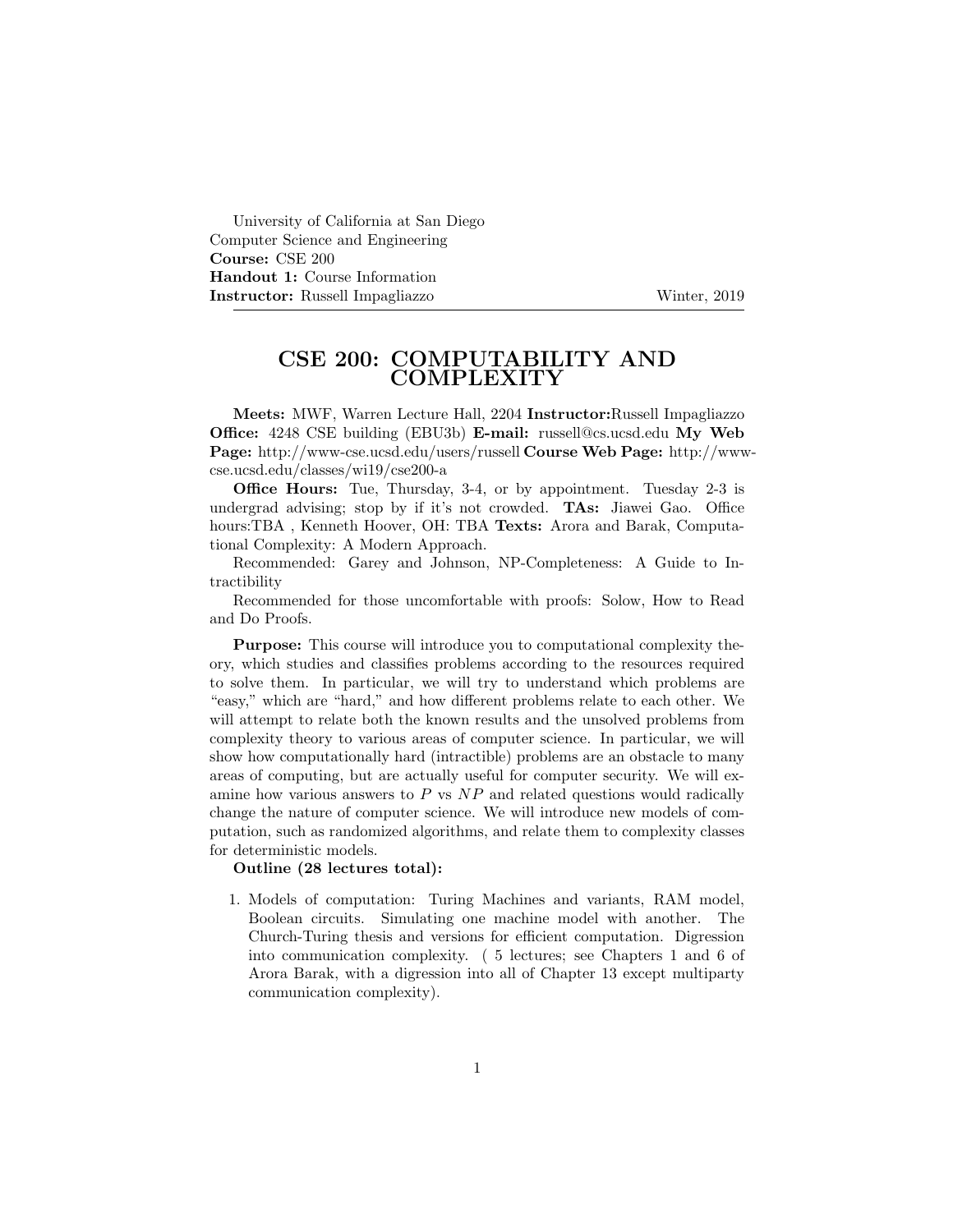- 2. Universal machines and diagonalization. Undecidability. Recursive enumerability. The Halting Problem. Time and Space Hierarchy Theorems. Reductions. (Mostly chapter 3. 4 lectures, but intermingled with the above.)
- 3. NP-completeness and the P vs NP question. Consequences of  $P = NP$ . The polynomial-time hierarchy. (5 lectures, Chapters 2 and 5).
- 4. Space Complexity, (3 lectures, Chapter 4)
- 5. Randomized computing (Chapter 7, 2-3 lectures)
- 6. Interactive proofs, cryptographic applications, and hardness of approximation (3 lectures)
- 7. Circuit lower bounds and pseudo-randomness (3 lectures)
- 8. Time permitting: Fine-grained complexity; average-case complexity and the theory of cryptography (Chapters 18, 9). Or other topic by request. Up to 3 lectures.
- **Prerequisites** : We assume some undergraduate exposure to algorithms and their analysis, boolean logic, formal language and automata theory, and, most importantly, the ability to read, recognize and write a valid proof. If you have done well in CSE 105 (Theory of computation), CSE 101 (Design and analysis of algorithms) and CSE 20 (Discrete mathematics), or equivalent, you should have the necessary background for this course. If your preparation in these areas is weak, you may need to do some extra work to catch up. Please talk to me about this.

The material for this class is not that difficult, but can be confusing due to its abstract nature. We will not just be discussing particular algorithms for particular problems, but pondering whether, say, each problem of a certain form has some (unspecified) efficient algorithm that solves it. CSE 105 is less important for any particular material covered in it, as it is as an introduction to such abstract thinking about categories of computational problems.

- Assignments There will be five homework assignments, which may be done in groups of up to 5, and an individual take-home exam. The first homework is on prerequisite material, and will be graded both as if it were a normal assignment, but also based solely on for which problems an honest attempt was made. Only the latter grade will be recorded; the first is for your information only.
- Evaluation: Homework will account for 50 % of the grade, and the final will account for the remaining 50 % of the grade.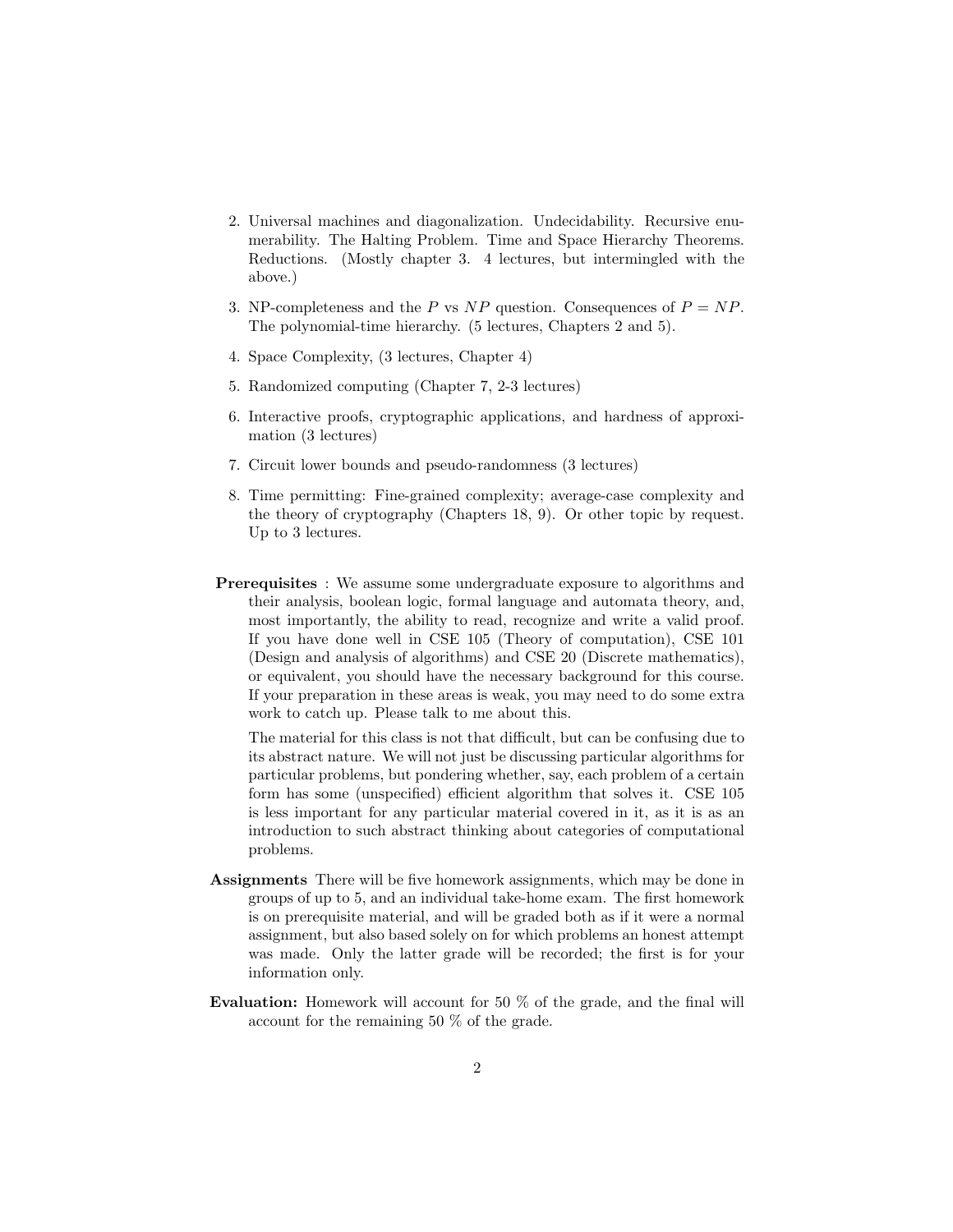- MS comprehensive exam The take-home final can be used as a component of the MS comprehensive exam. A  $B+$  (75%) or better is required to pass. Remember that this is strictly an individual exam, using only the professor, TA, class materials from the website, and textbooks. No external sources are permitted, and plagiarism will be grounds for dismissal from the MS program.
- Guidelines for homework assignments Students will be allowed to solve all homework assignments in groups of size up to 5. All group members should be acknowledged on the first page of the assignment. Group members are responsible for participating in the solution to all problems submitted, unless a note is attached to the assignment, specifying which problems a group member was not involved with. (Non-participating members will not get credit for the problem, but will also not be responsible for academic honesty for that problem.)

Students should not look for answers to homework problems in other texts, from people other than their study group and the professor, or on the web. However, students may use other texts as a general study tool, and may accidentally see solutions to homework problems. In this case, the student should write up the final solution without consulting the text or other source, and should give an acknowledgement of the text or other source on the first page of their solutions. Such a solution may be given partial or no credit if it too closely follows the text.

Academic Integrity The golden rule of academic integrity is: If you use someone else's ideas, you must give them credit. This rule is only relaxed in the case of people whose job it is to give you insights for this class, such as myself, the TA's, and the textbook.

Be sure to follow the following ethical guidelines:

- 1. Do not discuss problems with people outside your group (except me of course).
- 2. Do not share written solutions or partial solutions with other groups.
- 3. Prepare your final written solution without consulting any written material except class notes and the class text.
- 4. Acknowledge all supplementary texts or other sources that helped you solve any problems. This particularly includes sources from the internet, such as videos or class notes from similar courses elsewhere, research papers, or hints from other students.
- 5. Each member of the group bears responsibility for the honesty of all parts of an assignment. If you did not contribute to a particular part of an assignment, you must acknowledge this on the first page of the assignment. In that case, you will not recieve credit for that part,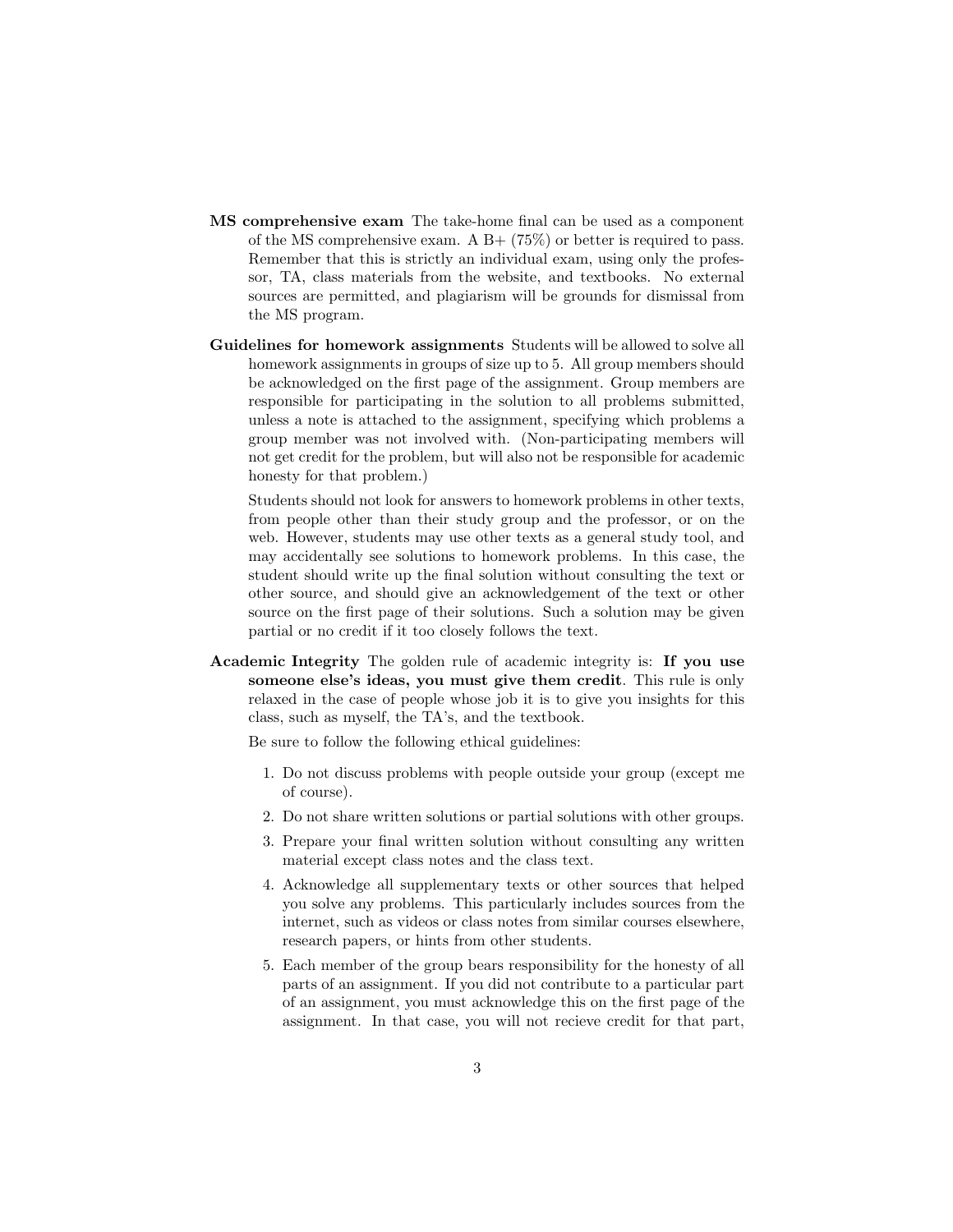but you also will not have any responsibility for dishonesty regarding that part.

- 6. Be respectful of the teaching staff and your classmates, and expect others to treat you with respect. If any aspect of the course is making you feel unwelcome, please tell me, possibly with an anonymous piazza post if you do not want to draw attention to yourself.
- Standards for evaluation. THIS IS IMPORTANT!!! Grading of all problems (homework and exam) will be both on the basis of correctness and on logical consistency and completeness, i.e., "mathematical style". It is your obligation to provide a compelling argument that forces the reader to believe the result, not just notes from which a proof theoretically could be reconstructed. Describe your answer in a way you might present this material to a skeptical undergraduate honors class.

A few problems will involve performing experiments using

your own and others' programs. The standards for these assignments involve performing a meaningful experiment, and clearly documenting the process and results. This involves describing the algorithm implemented, describing the architecture and environment that the programs were run in, acknowledging any code used written by others, and presenting a clear summary of timing and other data. Do not hand in code; we will not look at it. We may ask you to give a personal demo of your program if something is odd.

- Lateness Policy Late homework will be accepted until I give out an answer key and no later. So you have to be no later than me.
- Reading You are expected to do a lot of independent reading for this course. Most topics I will be presenting are also in the text, and it is good to try to follow along using the Outline above. . I may not give as many details as the text does for some topics, and may use slightly different notation. Some (but not all) topics will also have lecture notes on the class website.

## Tentative Schedule • Jan. 7. Homework 1 (calibration homework) available

- Jan. 14. Homework 1 due.
- Jan. 14 -18. Rusell is away. Classes and TA OH as usual, but no prof. OH. (See announcements of make up OH).
- Jan. 21: MLK holiday.
- Jan. 22: Homework 2 (models of computation, computability) available.
- Jan 28: Homework 2 due. Homework 3 (diagonalization, reductions, NP, NP-completeness) available.